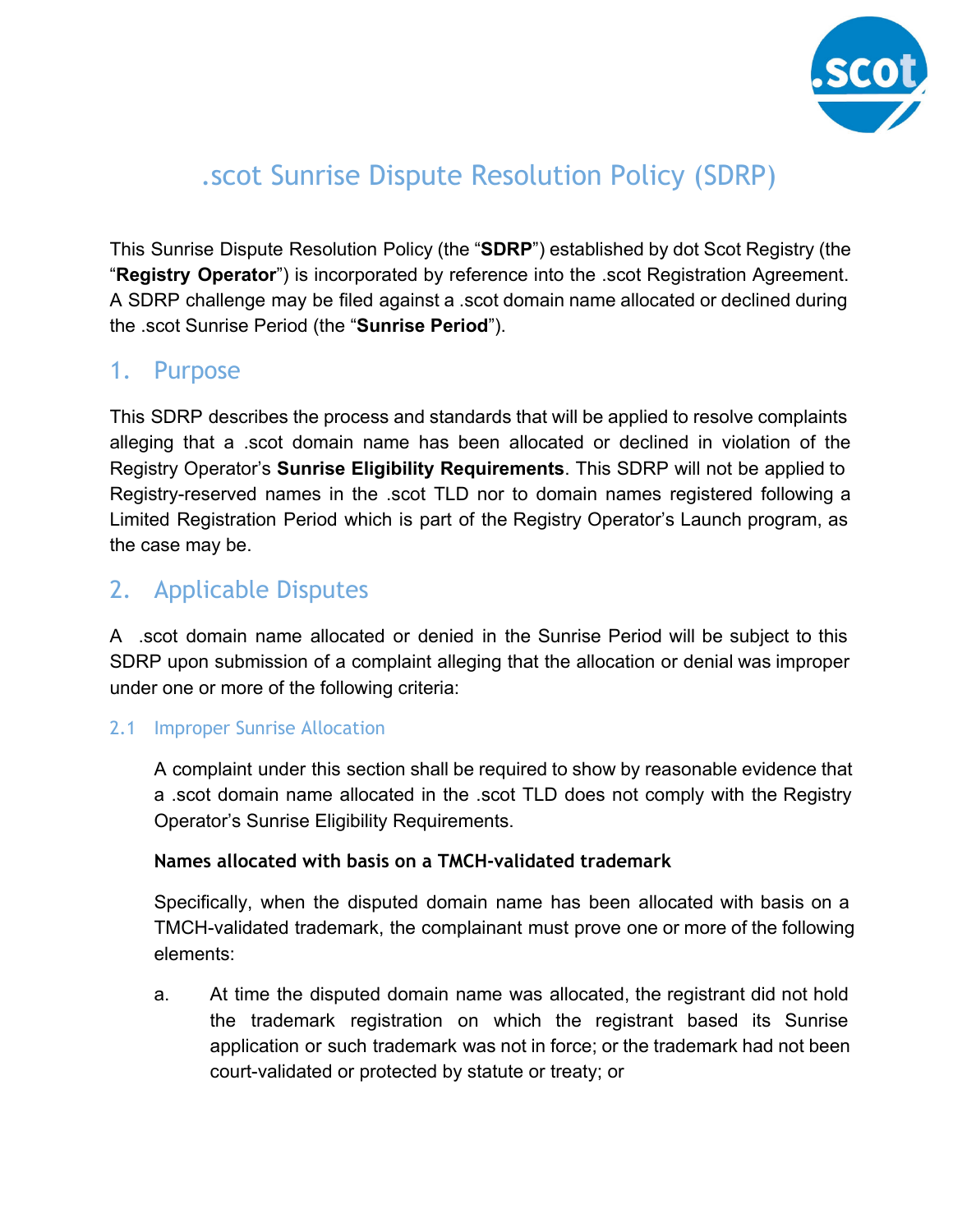

b. The disputed domain name is not identical to the trademark on which the registrant based its Sunrise application.

#### **Names allocated with basis on a Local Trademark**

When the disputed domain name has been allocated with basis on a trademark with effect in Scotland (i.e. a UK trademark, a EU Community trademark or a WIPO International trademarks designating and in force in the UK according to the Madrid system) but not registered at the TMCH, the complainant must prove one or more of the following elements:

- a. At time the disputed domain name was allocated, the registrant did not hold the trademark registration in which the registrant based its Sunrise application, or such trademark was not in force; or
- b. The disputed domain name is not identical to the trademark on which the registrant based its Sunrise application; or
- c. The trademark registration on which the registrant based its Sunrise application has no effect in Scotland; or
- d. The trademark registration on which the domain name registrant based its Sunrise application did not issue on or before January 23rd 2014 and was not applied for on or before June 13th 2012.

#### **Names allocated with basis on a Geographical Indicaton**

When the disputed domain name has been allocated with basis on a geographical indication, the complainant must prove that the applicant has no legitimate rights over the geographical indication on which the applicant based its Sunrise application; or such geographical indication is not recognized by an International treaty, Scottish and/or British legislation.

### 2.2 Improper denial of Sunrise Allocation

- a. A complaint under this section shall be required to show reasonable evidence that the Registry Operator failed to allocate a .scot domain name that was applied for in compliance with the Sunrise Eligibility Requirements.
- b. In addition, to pursue the remedies set forth in Section 3.2 (a) and (b) below, the complainant MUST notify the Registry Operator within the ten (10) calendar days following the Registry Operator's decision to deny allocation of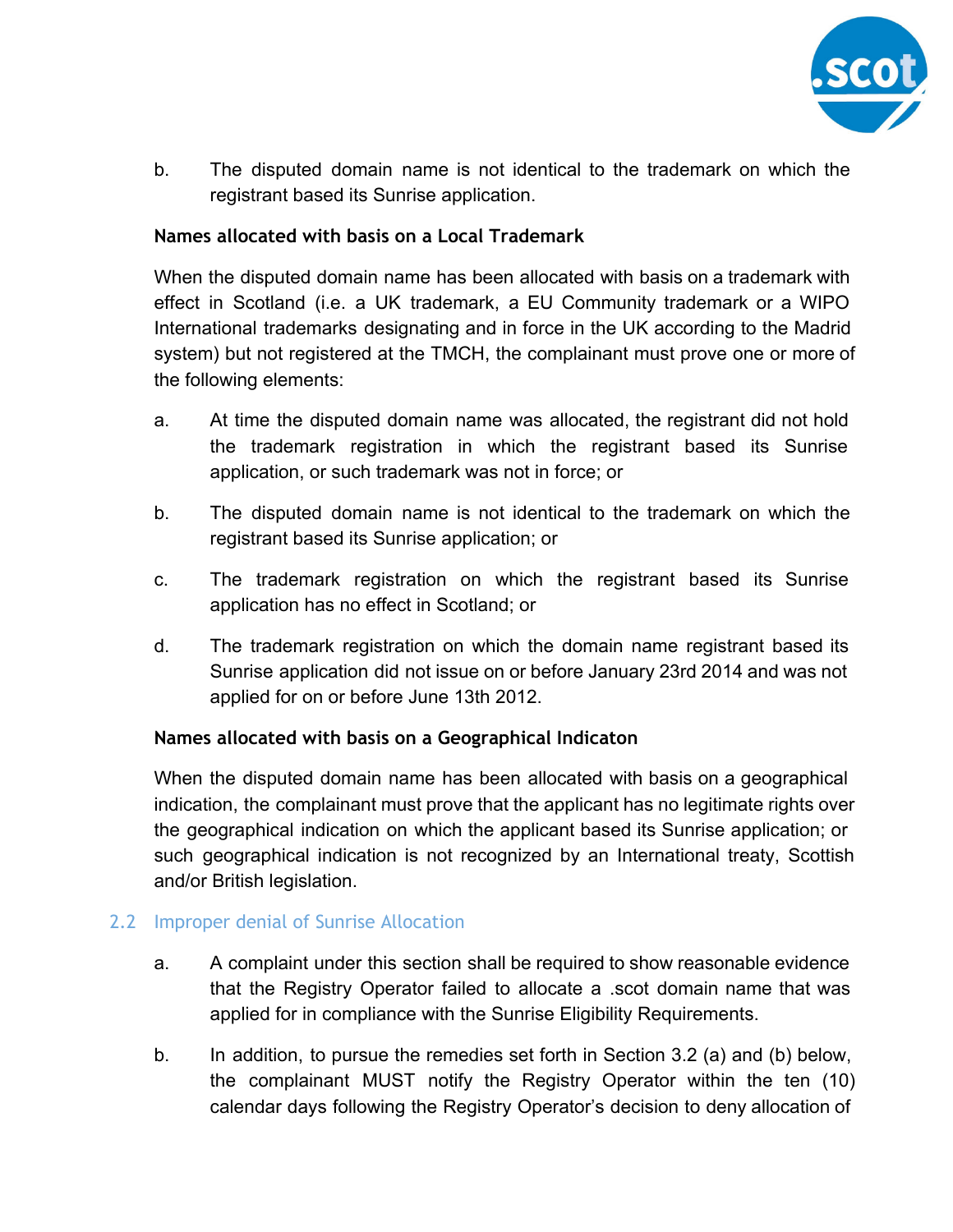

the domain name of its intention to submit a complaint under this SDRP. Such notice must be in writing.

#### 2.3 SDRP Effective Dates

Any complaint brought under this SDRP shall be brought no later than forty-five (45) calendar days after end of the Sunrise Period.

### 3. Remedies

The remedies available to a complainant for a complaint brought under this SDRP shall be limited to:

### 3.1 Improper Sunrise Allocation

If the complaint is filed under Section 2.1 of this SDRP, any ongoing auction process will be suspended until the dispute is resolved. If the Registry Operator finds that the domain name was improperly allocated during the Sunrise Period, the following remedies will apply:

- a. If the complainant had submitted a Sunrise-eligible application for the disputed domain name, the disputed domain name will be registered in favour of the complainant, provided that the complainant is the only existing Sunrise eligible application. If there is more than one eligible Sunrise application for that domain name, the auction process will continue for the remaining Sunrise eligible applications, including that of the complainant;
- b. If the complainant had applied for the disputed domain name with basis on a lower priority right (e.g. during the Limited Registration Period for those entities proving with legal seat in Scotland) and the complainant's application had been rejected for being of lower priority in hierarchy than that improperly allocated, the disputed domain name will be allocated following the hierarchy criteria of the .scot Launch program;
- c. If no other eligible applications had been submitted for the disputed domain name during Sunrise or other lower-priority periods of the .scot Launch Phase, the disputed allocation will be cancelled and it will be returned to the pool of names available for General Registration in the .scot TLD.

#### 3.2 Improper Denial of Sunrise Allocation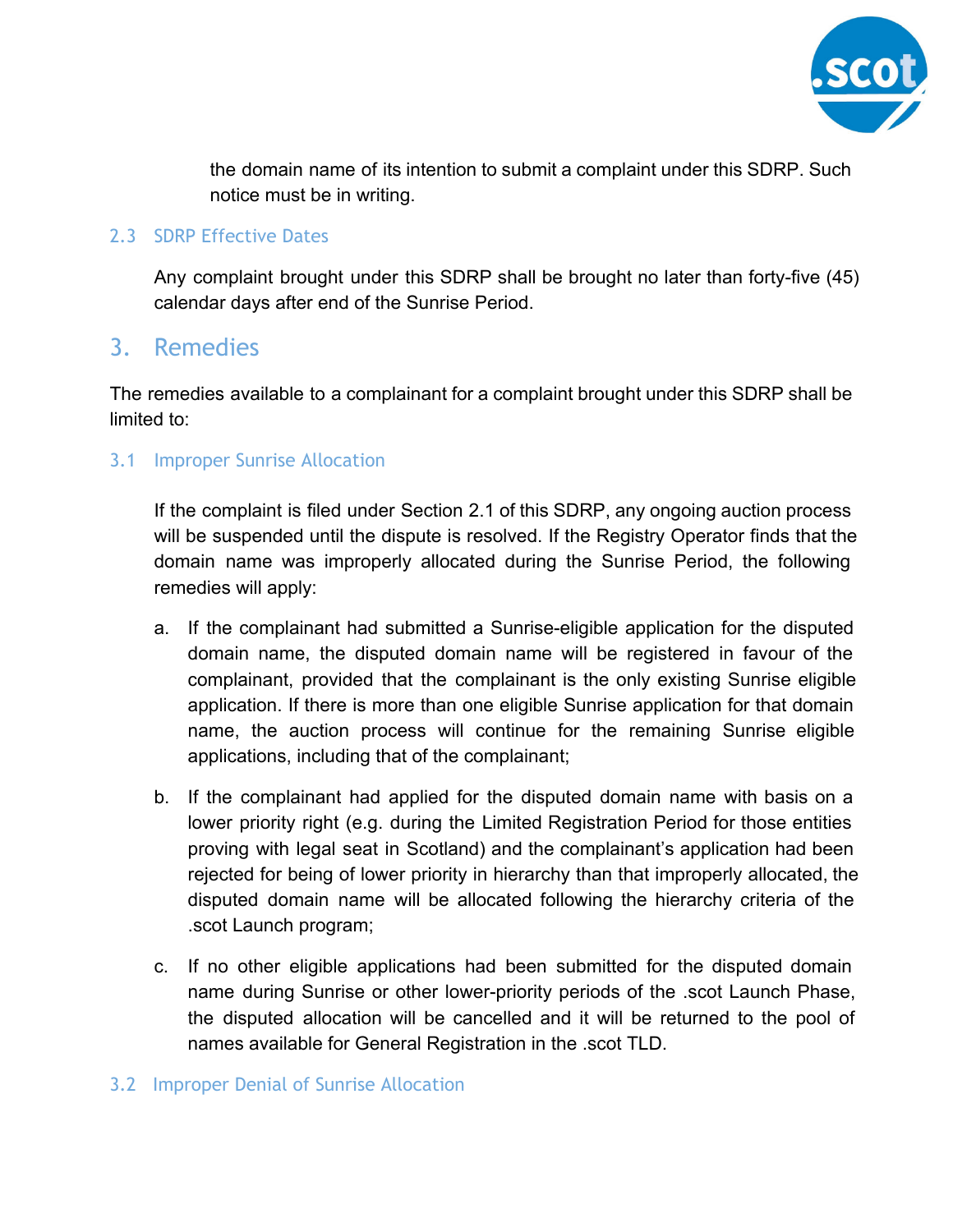

If a complaint is filed under Section 2.2 of this SDRP, any ongoing contention resolution process will be suspended until the dispute is resolved. If the Registry Operator finds that the application was improperly denied during the Sunrise Period, the following remedies will apply:

- a. If the disputed domain name has not been allocated yet:
	- 1. it will be registered in favor of the complainant, provided that the complainant is the only existing Sunrise eligible application; or
	- 2. if there is more than one Sunrise eligible application for that domain name, the contention resolution process will begin or continue for the remaining Sunrise eligible applications, including that of the complainant.
- b. If the disputed domain name has already been allocated in favor of a third party that fulfilled the Sunrise Eligibility Requirements, the domain name will go to contention, **provided that the complainant had notified the Registry Operator in due time of its intention to submit a complaint pursuant to Section 2.2 (b) of this SDRP**.
- c. If the disputed domain name has already been allocated in favor of a third party with an inferior right than that of the complainant, the domain name will be registered in favor of the complainant **provided that the complainant had notified the Registry Operator in due time of its intention to submit a complaint pursuant to Section 2.2 (b) of this SDRP.**

### 4. Procedure

- 4.1 Complaint. To challenge the allocation or rejection of a Sunrise application, the complainant must:
	- a. Submit to the Registry Operator a written challenge proving that the domain name allocation or denial of allocation during the Sunrise Period was improper under one or more of the criteria set forth in Section 2 of this SDRP, along with supporting evidence. Challenges must be sent via email to [add email address ]; and
	- b. Pay a Procedure Fee of 100 GBP to Registry Operator.
- 4.2 Statement of Defense. The applicant or registrant of a disputed domain name shall be promptly notified by the Registry Operator of the commencement of a dispute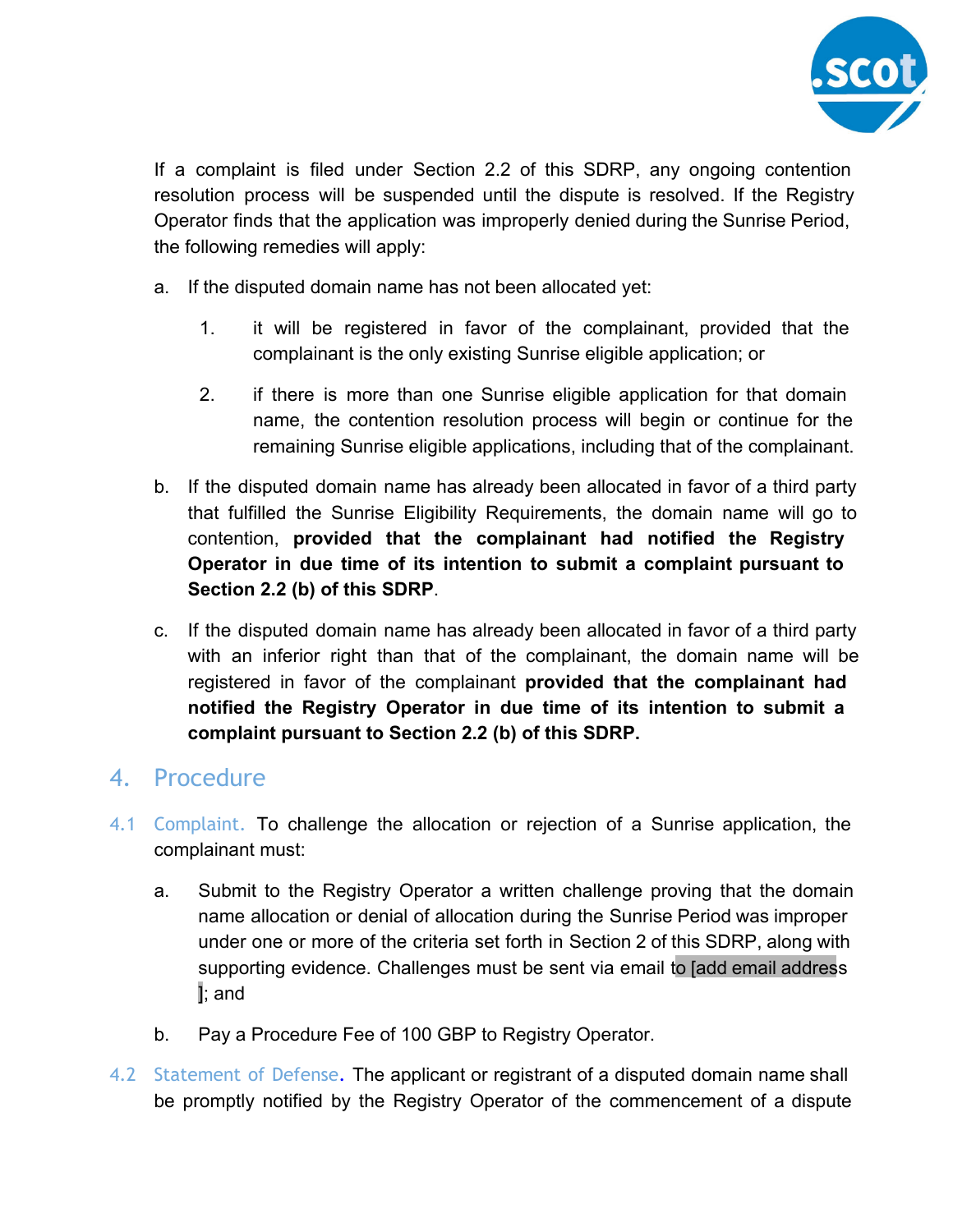

under this SDRP, and may contest the allegations of the complaint or show other cause why the remedy requested in the complaint should not be granted in accordance with this SDRP. In all cases, the burden of proof shall be on the complainant, and default or other failure of the applicant or holder of the disputed domain name shall not constitute an admission to any allegation of the complaint.

- 4.3 Decisions. Registry Operator will assess the challenge, its claims and supporting documentation. Registry Operator may ask for further information from the Sunrise applicant and/or the domain name holder in order to make an informed decision. Within ten (10) calendar days after gathering all the required information, Registry Operator will make a decision on whether the complaint should prevail and will notify the interested parties via email.
- 4.4 Change of Status: If a Decision requires a change to the status of a registered domain name, the Registry Operator will implement it within the following ten (10) business days after communication of the decision to all the parties involved.
- 4.5 Warranties: Parties to a dispute under this SDRP shall warrant that all factual allegations made in the course thereof are true and correct to the best of their knowledge, shall remain subject to all representations and warranties made in the course of registration of a disputed domain name.

### 5. Maintaining the Status Quo

During the course of a proceeding under this SDRP:

- 5.1 The registered domain name shall be locked against transfers between registrants and/or registrars and against deletion by registrants.
- 5.2 In the case of a claim under Section 2.2 of this SDRP, the Registry Operator will prevent other parties from registering the unregistered domain name at issue until a decision is reached, provided that the complainant had notified the Registry Operator in due time of its intention to submit a challenge, in accordance with Section 2.2(b) of this SDRP.
- 5.3 The contact details of the applicant or holder of the disputed domain name will be as shown in the registrar's publicly available Whois database record for the relevant registrant.